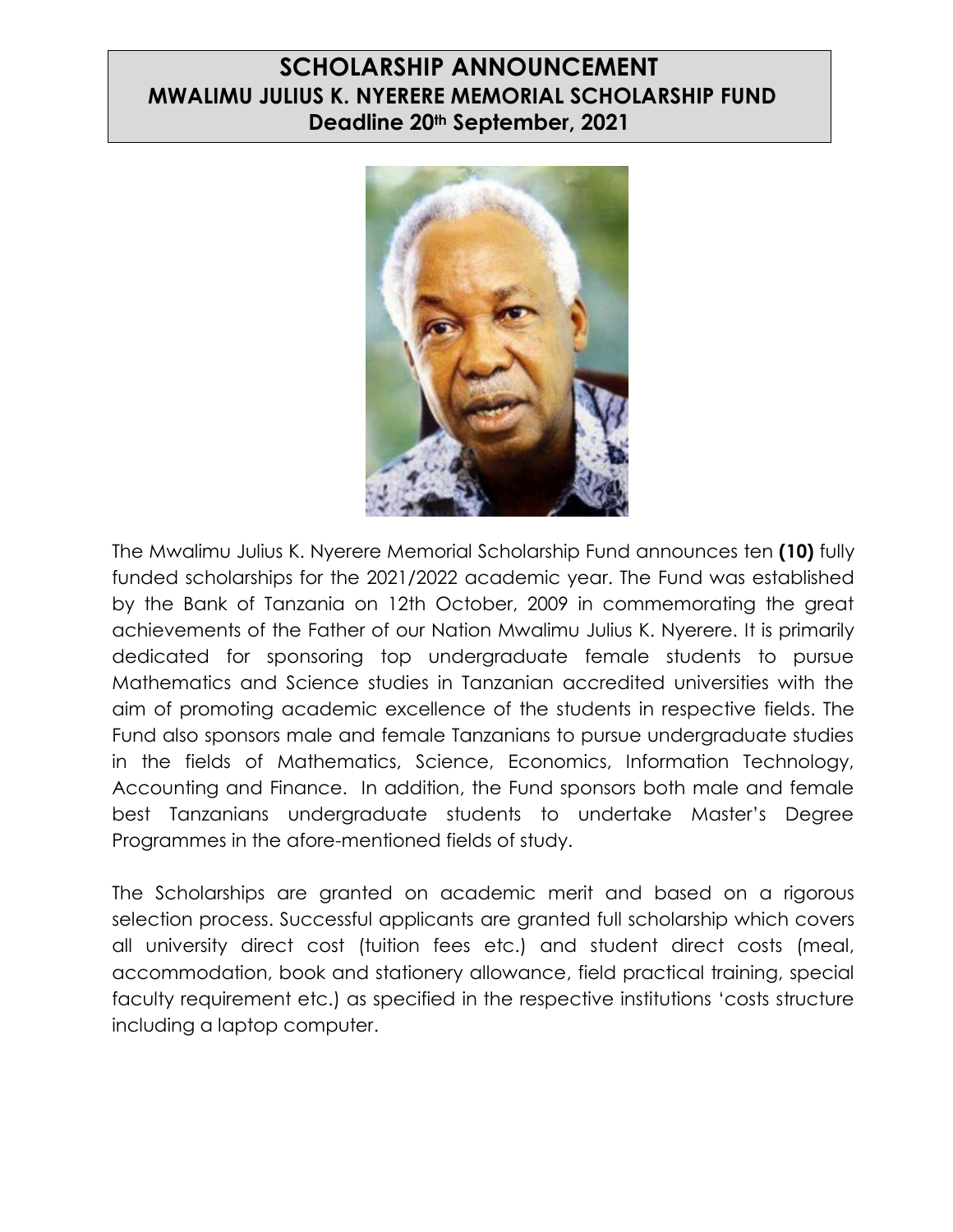The scholarships are awarded as follows:

### **1. Undergraduate Degree Programmes (Seven Scholarships)**

The Undergraduate Scholarships are granted to top performers at the level of the Advanced Certificate of Secondary Education Examinations (ACSEE) to pursue Undergraduate degree programmes in two categories:

## **Category A: Science and Mathematics Studies (Female Students only)**

# **Category B: Science, Mathematics, Information Technology, Economics, Accounting and Finance Studies (Male and Female Students)**

The Fund will obtain the list of the 2021 ACSEE top ten (10) students from the National Examinations Council of Tanzania (NECTA) and the said Scholarship will be granted to qualified candidates.

#### **2. Master's Degree Programmes (Three Scholarships)**

The Scholarships are open to both female and male best students who are to enrol in Master's degree programmes in the fields of Mathematics, Science, Economics, Information Technology, Accounting and Finance.

#### **Requirements:**

- a) Applicant must be a Tanzanian citizen.
- b) Applicant must have obtained **First Class** or **Upper Second Class (honours) in the Bachelor degree** with a minimum **GPA of 4.0** from an accredited university within the United Republic of Tanzania.
- c) Applicant must not be more than **thirty-five years (35) of age** and should have completed Bachelor's degree in studies related to **Mathematics, Science, Economics, Information Technology, Accounting or Finance.**
- d) Applicant must have applied/be admitted to a full time Master's degree programme in an accredited university within the United Republic of Tanzania. The programme should commence in 2021/2022 academic year in any of the following fields: **Mathematics, Science, Economics, Information Technology, Accounting or Finance.**

#### **Applications are invited from qualified candidates.**